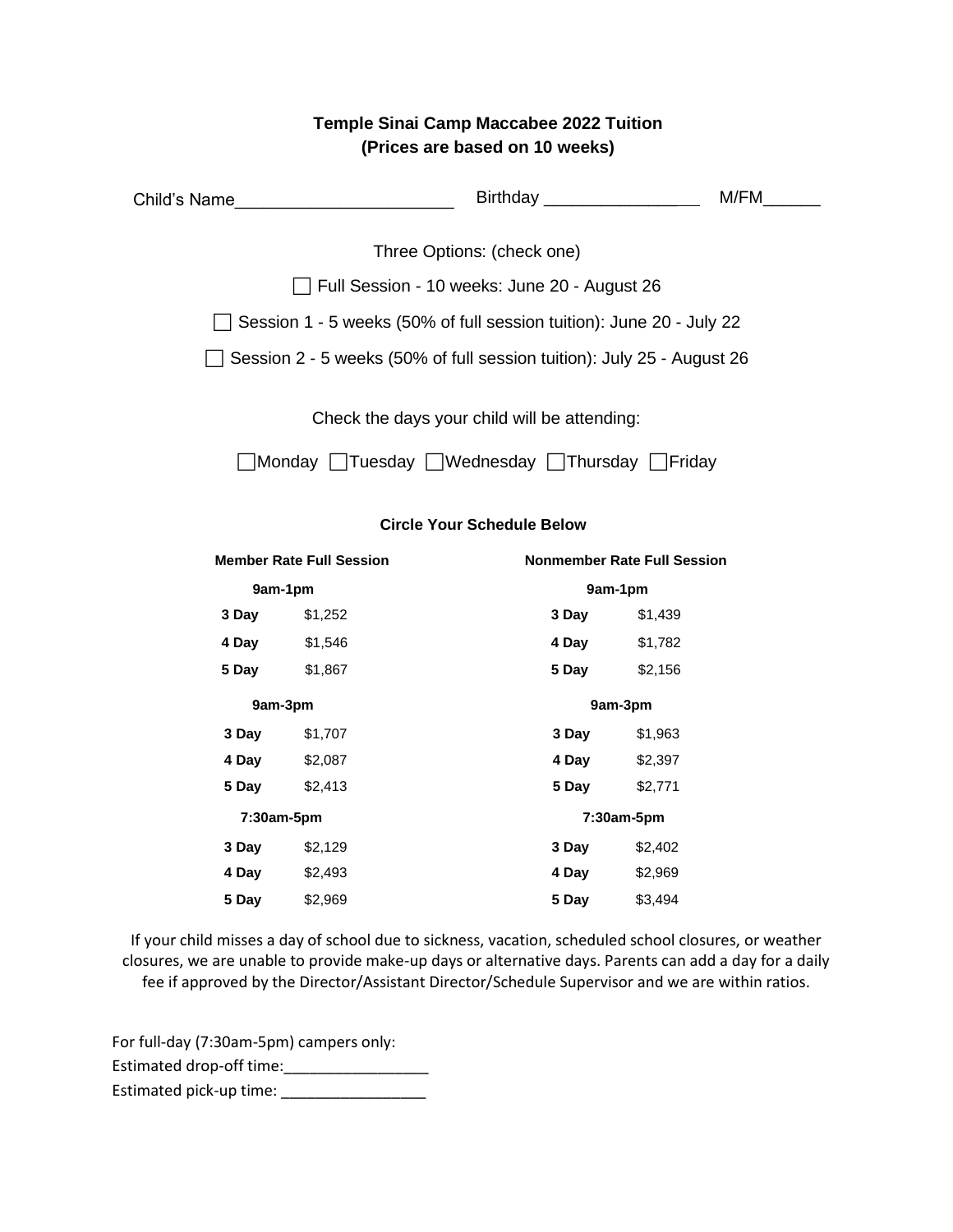## **Temple Sinai Camp Maccabee 2022 Registration Form (All information must be listed before form can be processed)**

| Child's Name__________________________                                                                                                                                                                                                                                         |                                         |
|--------------------------------------------------------------------------------------------------------------------------------------------------------------------------------------------------------------------------------------------------------------------------------|-----------------------------------------|
| Parent's Name (including title):                                                                                                                                                                                                                                               | Second Parent's Name (including title): |
|                                                                                                                                                                                                                                                                                |                                         |
| Contact info:                                                                                                                                                                                                                                                                  | Contact info:                           |
|                                                                                                                                                                                                                                                                                |                                         |
|                                                                                                                                                                                                                                                                                |                                         |
| $\text{Work:}\underbrace{\hspace{0.5cm}}_{\text{new}}\hspace{0.5cm}\underbrace{\hspace{0.5cm}}_{\text{new}}\hspace{0.5cm}\underbrace{\hspace{0.5cm}}_{\text{new}}\hspace{0.5cm}\underbrace{\hspace{0.5cm}}_{\text{new}}\hspace{0.5cm}\underbrace{\hspace{0.5cm}}_{\text{new}}$ |                                         |
|                                                                                                                                                                                                                                                                                |                                         |
|                                                                                                                                                                                                                                                                                |                                         |

Emergency contact(s) other than the child's parents:

Name: \_\_\_\_\_\_\_\_\_\_\_\_\_\_\_\_\_\_\_\_\_\_\_\_\_\_\_\_\_\_\_\_\_\_\_\_\_\_\_\_\_\_\_\_\_\_\_

Relationship: \_\_\_\_\_\_\_\_\_\_\_\_\_\_\_\_\_\_\_\_\_\_\_\_ Number :\_\_\_\_\_\_\_\_\_\_\_\_\_\_\_\_\_\_\_\_\_\_\_\_\_\_\_\_\_\_\_\_\_

Name: \_\_\_\_\_\_\_\_\_\_\_\_\_\_\_\_\_\_\_\_\_\_\_\_\_\_\_\_\_\_\_\_\_\_\_\_\_\_\_\_\_\_\_\_\_\_\_

Relationship: \_\_\_\_\_\_\_\_\_\_\_\_\_\_\_\_\_\_\_\_\_\_ Number :\_\_\_\_\_\_\_\_\_\_\_\_\_\_\_\_\_\_\_\_\_\_\_\_\_\_\_\_\_\_\_\_\_\_\_

\_\_\_\_\_\_\_\_\_\_\_\_\_\_\_\_\_\_\_\_\_\_\_\_\_\_\_\_\_\_\_\_\_\_\_\_\_\_\_\_\_\_\_\_\_\_\_\_\_\_\_\_\_\_\_\_\_\_\_\_\_

\_\_\_\_\_\_\_\_\_\_\_\_\_\_\_\_\_\_\_\_\_\_\_\_\_\_\_\_\_\_\_\_\_\_\_\_\_\_\_\_\_\_\_\_\_\_\_\_\_\_\_\_\_\_\_\_\_\_\_\_\_

List all allergies and food restrictions:

Other information you would like to share:

Immunization records and updated health form must be on file before the child can attend camp. An updated emergency form must also be in the child's file before the child can attend camp.

\_\_\_\_\_\_\_\_\_\_\_\_\_\_\_\_\_\_\_\_\_\_\_\_\_\_\_\_\_\_\_\_\_\_\_\_\_\_\_\_\_\_\_\_\_\_\_\_\_\_\_\_\_\_\_\_\_\_\_\_\_\_\_\_\_\_\_\_\_\_\_\_\_\_\_\_\_\_\_\_\_\_\_

\_\_\_\_\_\_\_\_\_\_\_\_\_\_\_\_\_\_\_\_\_\_\_\_\_\_\_\_\_\_\_\_\_\_\_\_\_\_\_\_\_\_\_\_\_\_\_\_\_\_\_\_\_\_\_\_\_\_\_\_\_\_\_\_\_\_\_\_\_\_\_\_\_\_\_\_\_\_\_\_\_\_\_